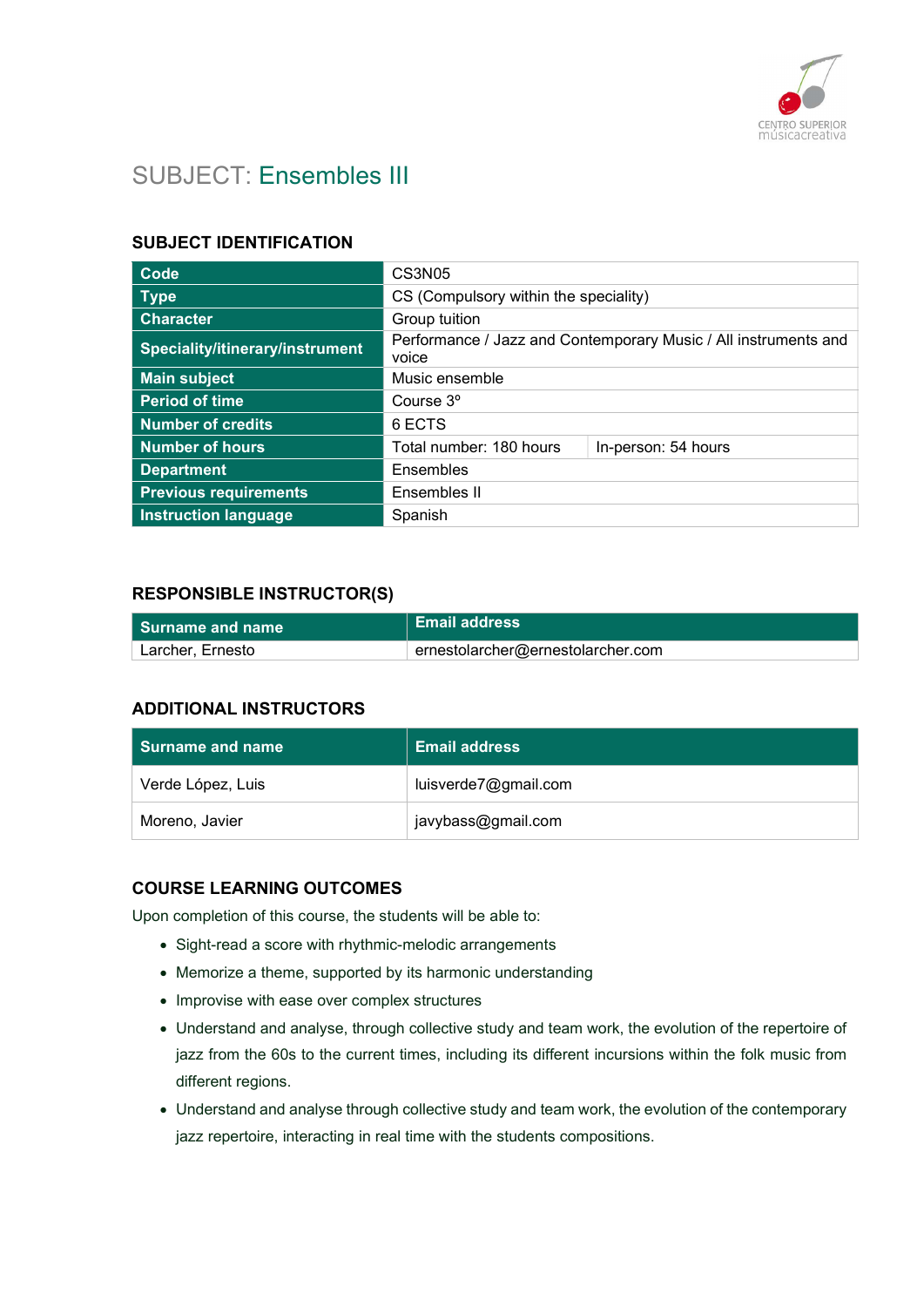

 Understand and analyse, through collective study and team work, the evolution of the contemporary jazz repertoire, interacting in real time with compositions from the contemporary scene of EEUU, Latin America and Europe: irregular metrics, free jazz, non-conventional notations etc.

# COURSE CONTENT

| <b>Thematic block</b>                            | <b>Theme/ Repertoire</b>                                                                                                                             |
|--------------------------------------------------|------------------------------------------------------------------------------------------------------------------------------------------------------|
|                                                  | Theme 1. Latin jazz (Chick Corea)                                                                                                                    |
| ı.<br><b>Basic repertoire</b>                    | Theme 2. Modal (Wayne Shorter)                                                                                                                       |
|                                                  | Theme 3. Standard intermediate level (Cole Porter)                                                                                                   |
|                                                  | Theme 4. Jazz fusion (Weather Report)                                                                                                                |
|                                                  | Theme 5. Latin jazz (Chico Pinheiro)                                                                                                                 |
| Ш.<br><b>Advanced</b><br>repertoire              | Theme 6. Coltrane                                                                                                                                    |
|                                                  | Theme 7. Standard advanced level (Thelonious Monk)                                                                                                   |
|                                                  | Theme 8. Jazz fusion (Javier Malosetti)                                                                                                              |
| Ш.<br><b>Functionality of</b><br>each instrument | To assume the function of each instrument at collective level,<br>depending on the music style and the group instrumentation.                        |
| IV.<br><b>Active listening</b>                   | How to interact, what to offer as a soloist and/or accompaniment and<br>how to recognise which music part has more relevance at collective<br>level. |
|                                                  | Current music structures, artistic scenes (Cuba, Brazil, India,<br>Mediterranean area) and the rhythmic development of music.                        |

#### STUDENT´S STUDY HOURS PLANNING

| <b>Activity type</b>                                           | <b>Total hours</b>   |
|----------------------------------------------------------------|----------------------|
| <b>Theoretic activities</b>                                    | 4 hours              |
| <b>Practice activities</b>                                     | 46 hours             |
| Other mandatory training activities (seminars, workshops etc.) | 2 hours              |
| <b>Test taking</b>                                             | 2 hours              |
| <b>Student self-study hours</b>                                | 106 hours            |
| <b>Practice preparation</b>                                    | 20 hours             |
| <b>Total studying hours</b>                                    | $54+126 = 180$ hours |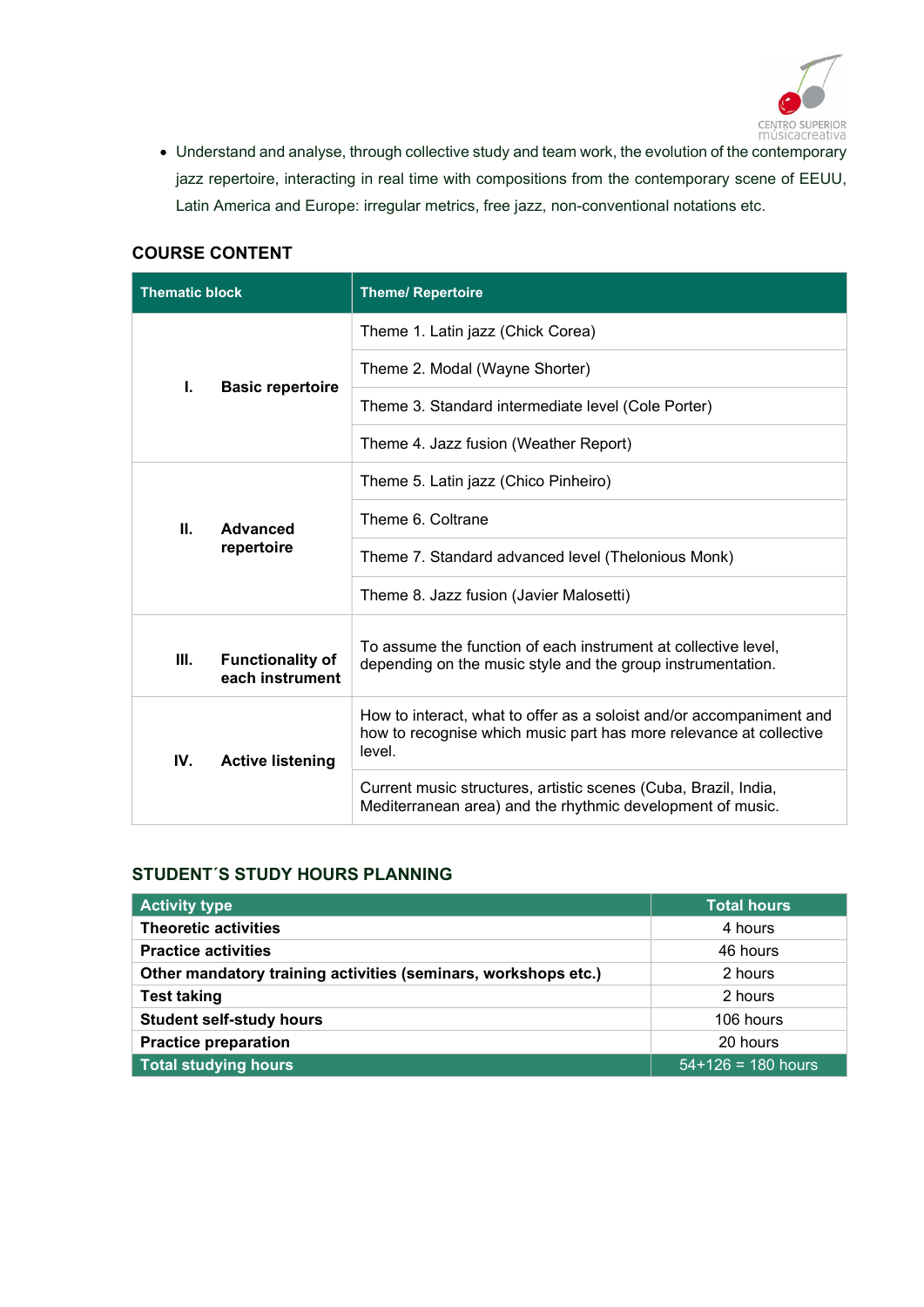

## **METHODOLOGY**

| <b>Theoretical activities</b>                                                | Theoretical/conceptual explanations and analysis of different<br>examples coming from all the most relevant music styles.                                                                        |
|------------------------------------------------------------------------------|--------------------------------------------------------------------------------------------------------------------------------------------------------------------------------------------------|
| <b>Practical activities</b>                                                  | Practical application of what has been studied in class through<br>transcriptions, collective group intonation, performance with<br>instrument, sight-reading, rhythms, and melodies composition |
| <b>Other training mandatory</b><br>activities (workshops,<br>seminars, etc.) | Meet the Artist session, invited professors, concerts and rehearsals                                                                                                                             |

#### ASSESSMENT TOOLS

| <b>Theoretical activities</b>                                                   | <b>Participation:</b> The students must actively participate in class, proving<br>interest and/or understanding of the content covered.<br>Continuous evaluation: The students must fulfil the requested<br>assignments during the whole academic course, proving research<br>ability and practice synthesis skills concerning theoretical concepts<br>in performance.<br>Theoretical exams: The students must take at least two exams<br>during the academic course to show the theoretical knowledge<br>acquired.                                                                                                   |
|---------------------------------------------------------------------------------|-----------------------------------------------------------------------------------------------------------------------------------------------------------------------------------------------------------------------------------------------------------------------------------------------------------------------------------------------------------------------------------------------------------------------------------------------------------------------------------------------------------------------------------------------------------------------------------------------------------------------|
| <b>Practical activities</b>                                                     | Participation: The students must actively participate in class, proving<br>interest and/or understanding of the content covered.<br><u>Continuous evaluation:</u> The students must fulfil the requested<br>practical assignments during the whole academic course based on<br>to team-work dynamics and also prove writing and oral skills, beside<br>performing skills.<br>Performance exams: The students must take at least two exams<br>during the academic course in order to show the practical skills<br>acquired and the practical assimilation of the course contents,<br>following the tests instructions. |
| <b>Other educational mandatory</b><br>activities (workshops,<br>seminars, etc.) | Participation: The students must actively participate in the different<br>relevant events as considered by the instructor or by the degree<br>coordinators.                                                                                                                                                                                                                                                                                                                                                                                                                                                           |

## ASSESSMENT CRITERIA

| <b>Theoretical activities</b>                                                | To prove the knowledge acquired during the course through<br>evaluation activities and assigned homework.                                                    |  |
|------------------------------------------------------------------------------|--------------------------------------------------------------------------------------------------------------------------------------------------------------|--|
| <b>Practical activities</b>                                                  | To prove technical and performing skills through performing<br>tests and through the assigned homework.                                                      |  |
| <b>Other training mandatory</b><br>activities (workshops,<br>seminars, etc.) | To attend and participate in the relevant events for their<br>education (Meet the artists sessions, invited professors<br>sessions, concerts and rehearsals) |  |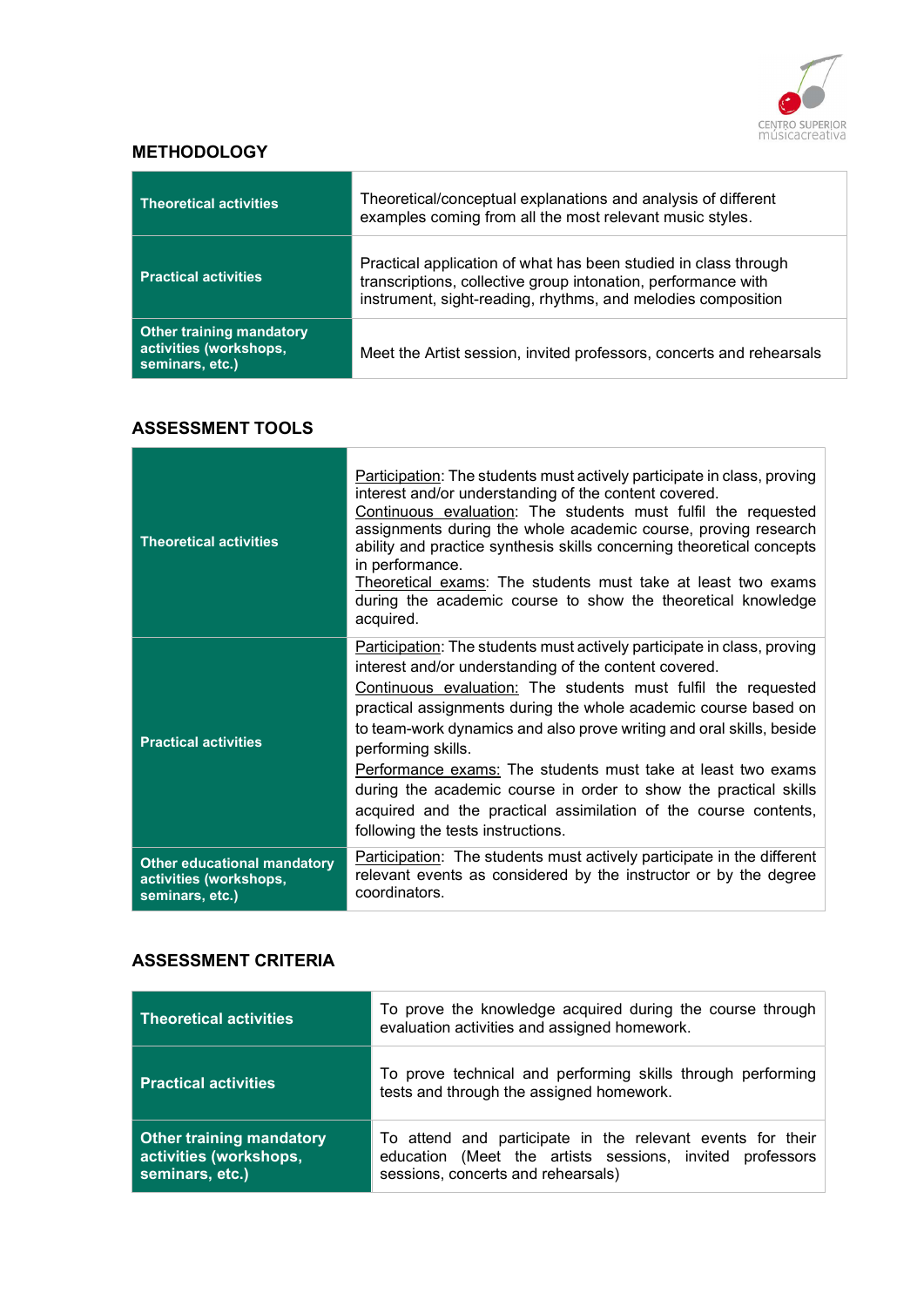

### GRADE DETERMINATION SYSTEM

#### Grade determination system in continuous assessment

|                       | <b>Grade percentage</b> |
|-----------------------|-------------------------|
| Continuous assessment | 60%                     |
| Mid-term exam         | 20%                     |
| Final exam            | <b>20%</b>              |
| Total                 | 100%                    |

#### Grade determination system in cases of loss of continuous assessment right

|             | Grade percentage |
|-------------|------------------|
| Final exam  | 80%              |
| $\tau$ otal | 80%              |

#### Grade determination system for the extraordinary assessment call

|             | Grade percentage |
|-------------|------------------|
| Retake exam | 100%             |
| Total       | 100%             |

#### Grade determination system for students with disabilities

In principle, the grade determination system for students with disabilities will be carried out following the criteria set for the rest of the students, ensuring equal opportunities and conditions for all the students. However, if necessary, the instructor in charge will take into account the type of disability of the concerned student. Should the situation apply, the assessment conditions will be adapted in accordance to the limitations of the corresponding disability.

These considerations will be established once the concerned student enrols in the corresponding courses. For the official records, the student and/or the student representative will be requested to present the corresponding disability report for the official accreditation.

|                       | <b>Grade percentage</b> |
|-----------------------|-------------------------|
| Continuous evaluation | 60%                     |
| Mid-term exam         | 20%                     |
| Final exam            | 60%                     |
| Total                 | 100%                    |